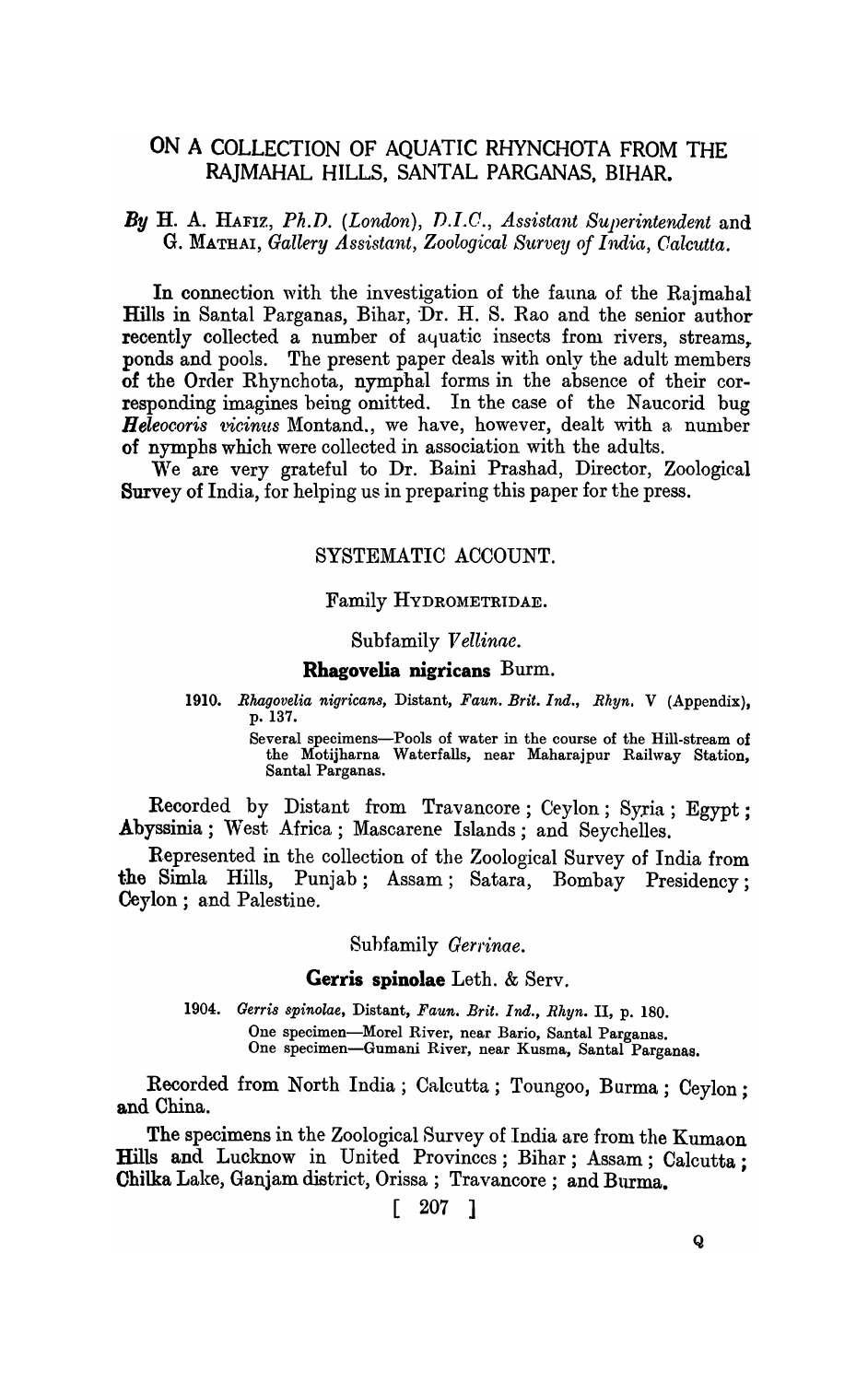# Metrocoris nigrofasciatus Dist.

*1910. JJletrocoris nigrojasciatus,* Distant, *Faun. Brit. Ind., Rhyn.* V (Appendix), p.159.

Four specimens-Gumani River, near Kusma, Santal Parganas.

Recorded from Naini Tal, United Provinces; Dawna Hills, Lower Burma; Malay Peninsula; and Pahang.

Represented in the collection of the Zoological Survey of India from Western Himalayas; Nepal Terai; United Provinces; Assam; and Malay Penjnsula.

### Family NEPIDAE.

# Laccotrephes griseus Guér.

*1910. Laccot'rephes griseus,* Distant, *Faun. Brit. Ind., Rhyn.* V (Appendix), p.314.

> One specimen-Round about a pool of water, near the Dak Bungalow at Taljahari, Santal Parganas.

One specimen-Morel River, near Bario, Santal Parganas.

Recorded from Bengal; Pondicherry, Madras Presidency; Ceylon; Burma; Malacca; and Mahé, Seychelles.

Represented in the collection of the Zoological Survey of India from Punjab; Nepal Terai; Kumaon Hills and Lucknow in United Provinces; Rajshahi, Siliguri, Khulna and Calcutta in Bengal; Ganjam, Orissa; Satara, Bomhay Presidency; Cochin State; Ceylon; and Siam.

## Laccotrephes ruber Linn.

*1906. Laccotrephes ruber,* Distant, *Faun. Brit. Ind., Rhyn.* III, pp. 18-19.

Two specimens-Gumani River at Barhait, Santal Parganas.

Five specimens-Gumani River, near Kusma, Santal Parganas.

One specimen-Gumani River, near Dhamni, Santal Parganas.

- One specimen-A pool of water, near the Dak Bungalow at Taljahari, Santal Parganas.
- One specimen-Amongst weeds in sluggish stream, below Boarijore Inspection Bungalow, Santal Parganas.
- Six specimens-Small pools in sand between stones in the course of the dried-up Sunderpahari River, half a mile from the Sunderpahari Inspection Bungalow, Santal Parganas.

Recorded from Kashmir; Punjab; Naga Hills and North Khasi Hills in Assam; Calcutta; Sind; Ceylon; Bhamo, Burma; China; Japan; and Formosa.

Represented in the collection of the Zoological Survey of India from Nepal; Sikkim; Darjiling district and Calcutta in Bengal Presidency; Santal Parganas and Purnea district in Bihar; Siam; and Japan.

# Ranatra elongata Fabr.

*1906. Ranatra elongata,* Distant, *Faun. Brit. Ind., Rhyn.* III, pp. 20-21. Two specimens-Tributary of Morel River, near Barhait, Santal Parganas. Two specimens-Gumani River, near Kusma, Santal Parganas. One specimen-Bhanji River, close to Bhanji, Santal Parganas.

Recorded from Kashmir; Calcutta; Bombay; and Nilgiri Hills, Madras Presidency.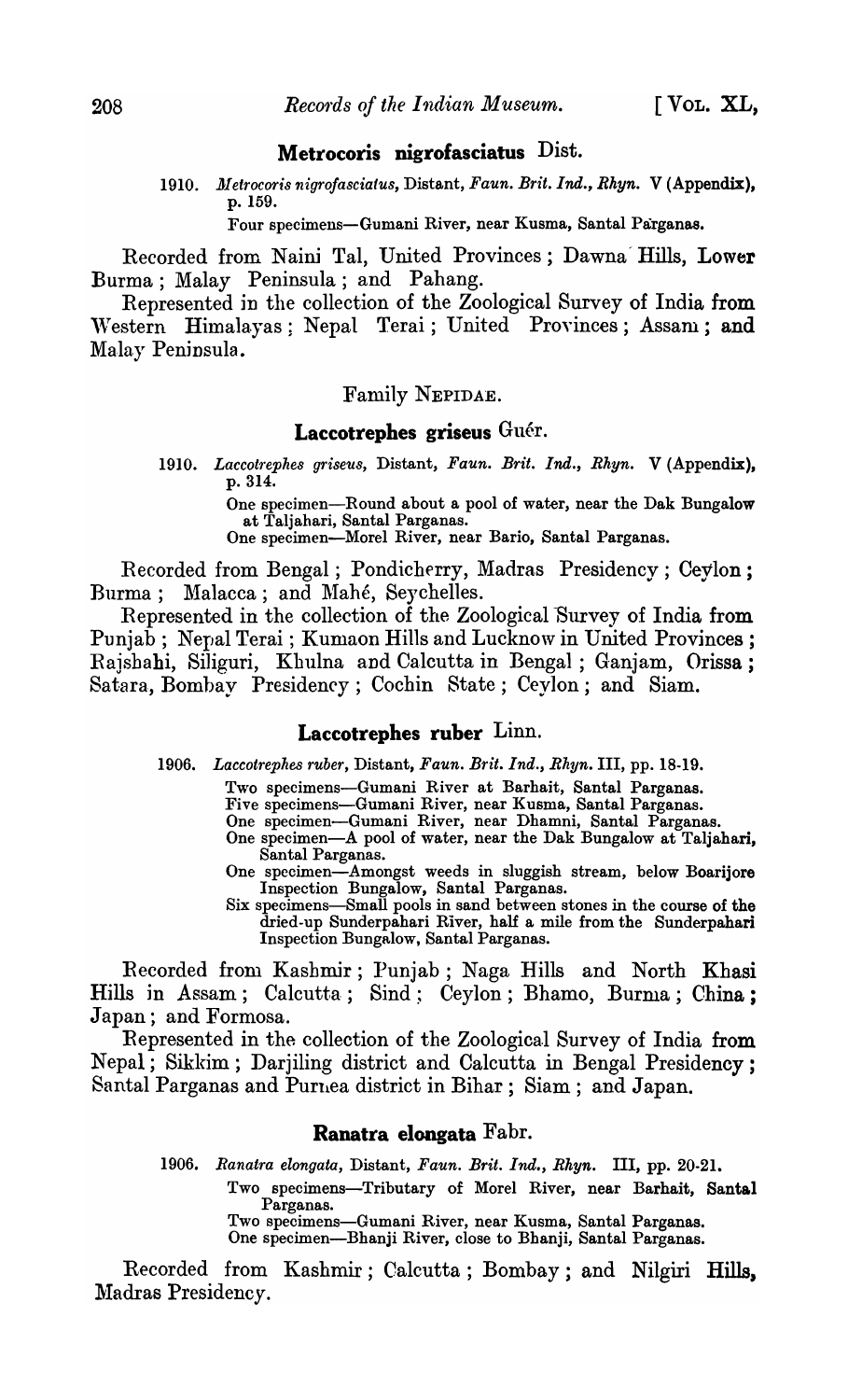# 1938.] HAFIZ & MATHAI: *Aquatic Rhynchotafrom Rajmahal. 209*

Represented in the collection of the Zoological Survey of India from Nepal; United Provinces; Calcutta, Bengal; Puri, Orissa; Madras Presidency; and Australia.

## **Ranatra filiformis** Fabr.

*1906. Ranatrafiliformis,* Distant, *Faun. Brit. Ind., Rhyn.* III, pp. 21,22. One specimen-Amongst weeds in sluggish stream, below Boarijore Inspection Bungalow, Santal Parganas. One specimen-Morel River, near Bario, Santal Parganas. One specimen-Gumani River, near Dhamni, Santal Parganas.

Recorded from Quetta; Karachi; Bombay; Assam; Tranquebar, Madras Presidency; Johore; and Philippines.

Represented in the collection of the Zoological Survey of India from Chota Nagpur; South India; and Siam.

Family NAUCORIDAE.

Subfamily *Laccocorinae.* 

#### **Heleocoris elongatus** Montand.

*1906. Heleocoris elongatus,* Distant, *Faun. Brit. Ind., Rhyn.* III, p. 31.

One specimen-Pools of water in the course of the Hill-stream of the Motijharna Waterfalls, near Maharajpur Railway Station, Santa! Parganas.

Recorded from "Indes orientales"

Represented in .the collection of the Zoological Survey of India from Paresnath, Western Bengal; Poona, Satara and Ratnagiri districts in Bombay Presidency.

### **Heleocoris vicinus** Montand.

*1910. Heleocoris vicinus,* Distant, *Faun. Brit. Ind., Rhyn.* V (Appendix), pp. 322-323.

> Seven imagines and four nymphs-Gumani River, near Kusma, Santal Parganas.

The nymphs are much lighter in colour than the imagines and only show rudiments of the wings  $(t \cdot x \cdot t - f \cdot g)$ .



TEXT-FIG.-Dorsal view of the nymph of *Heleocoris vicinus* Montand.  $\times$  7.